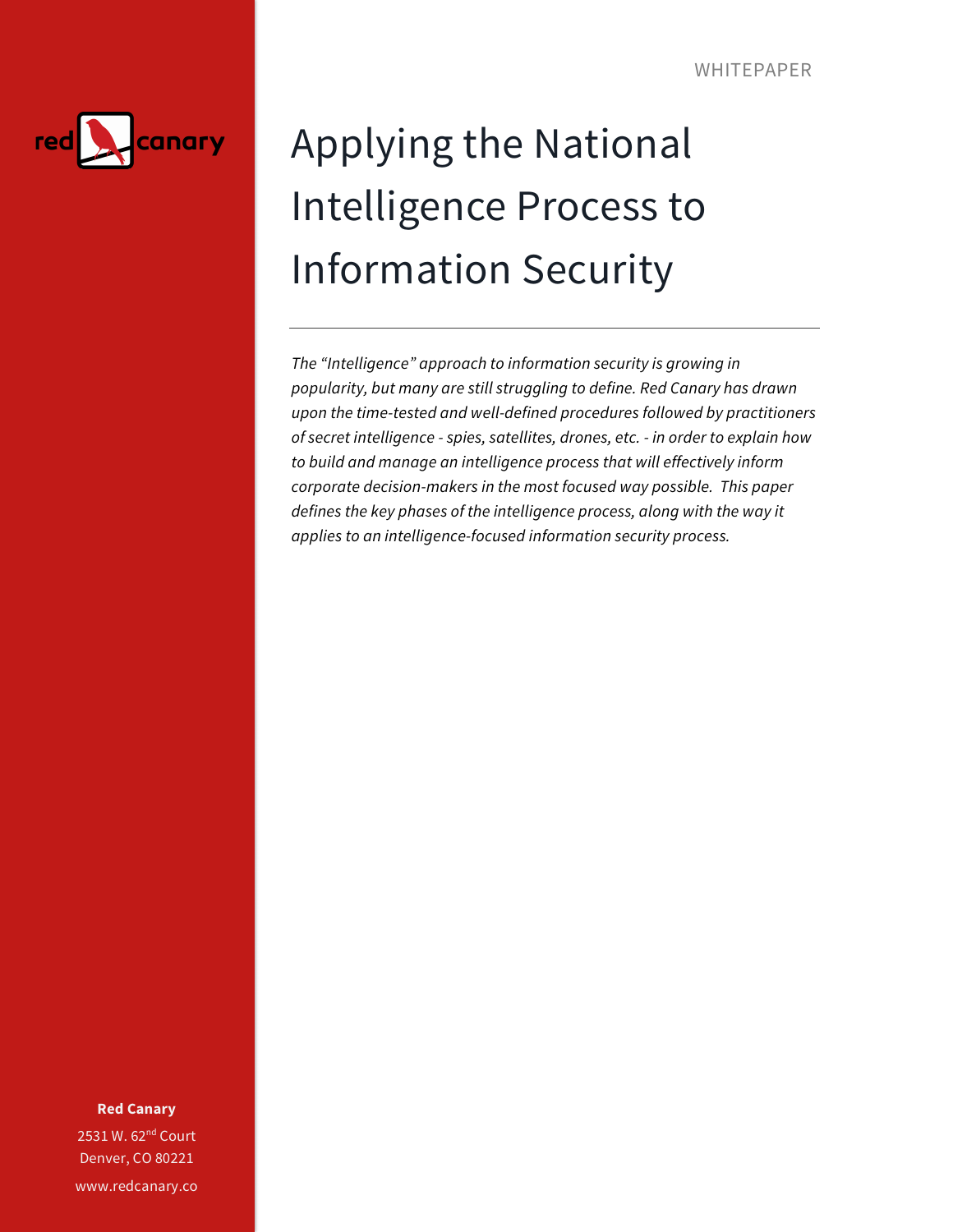# **Identify your intelligence requirements**

The first step in the intelligence process is determining the objectives you are working to meet. Without properly addressing this first important step, the rest of the process will be flawed and inefficient.

Comprehensively answering questions about your organization, objectives, and stakeholders will greatly improve the quality of any intelligence process.

### Key Questions to Consider

- What does the CISO care about?
- What keeps them awake at night?
- What information is going to help them make more timely and effective decisions that help harden the enterprise against attack and make responding to an attack more efficient?

### **Identify your intelligence priorities**

The next phase involves "racking-and-stacking" those requirements according to their priority in your specific business environment. "Identify the next terrorist attack" may be a requirement of a country's intelligence apparatus, but "terrorist attack" is a broad requirement. What do you care most about? Terrorists taking over airplanes? Lone-wolves in a shopping mall?

The same goes for an information security program. You certainly want to prevent a breach if possible, but would you respond to a breach by an insider with a different priority than by an outsider? Of all the systems and data you're protecting, what do you care the most about?

### **Curate your sources**

You have identified and prioritized your specific intelligence requirements, so now you must determine what sources of information will inform your answers to those questions. The first place to start is internally; logs from servers, infrastructure devices, security appliances are likely candidates. Most organizations also add in SIEMs, NetFlow, and related sources as well. Then there are outside sources such as anti-virus companies, security communities, and threat intelligence providers to consider. You can draw on these and similar sources to support your intelligence requirements. The list of sources is continually growing and requires you to understand what is available and what best supports your intelligence-enabled decision making process.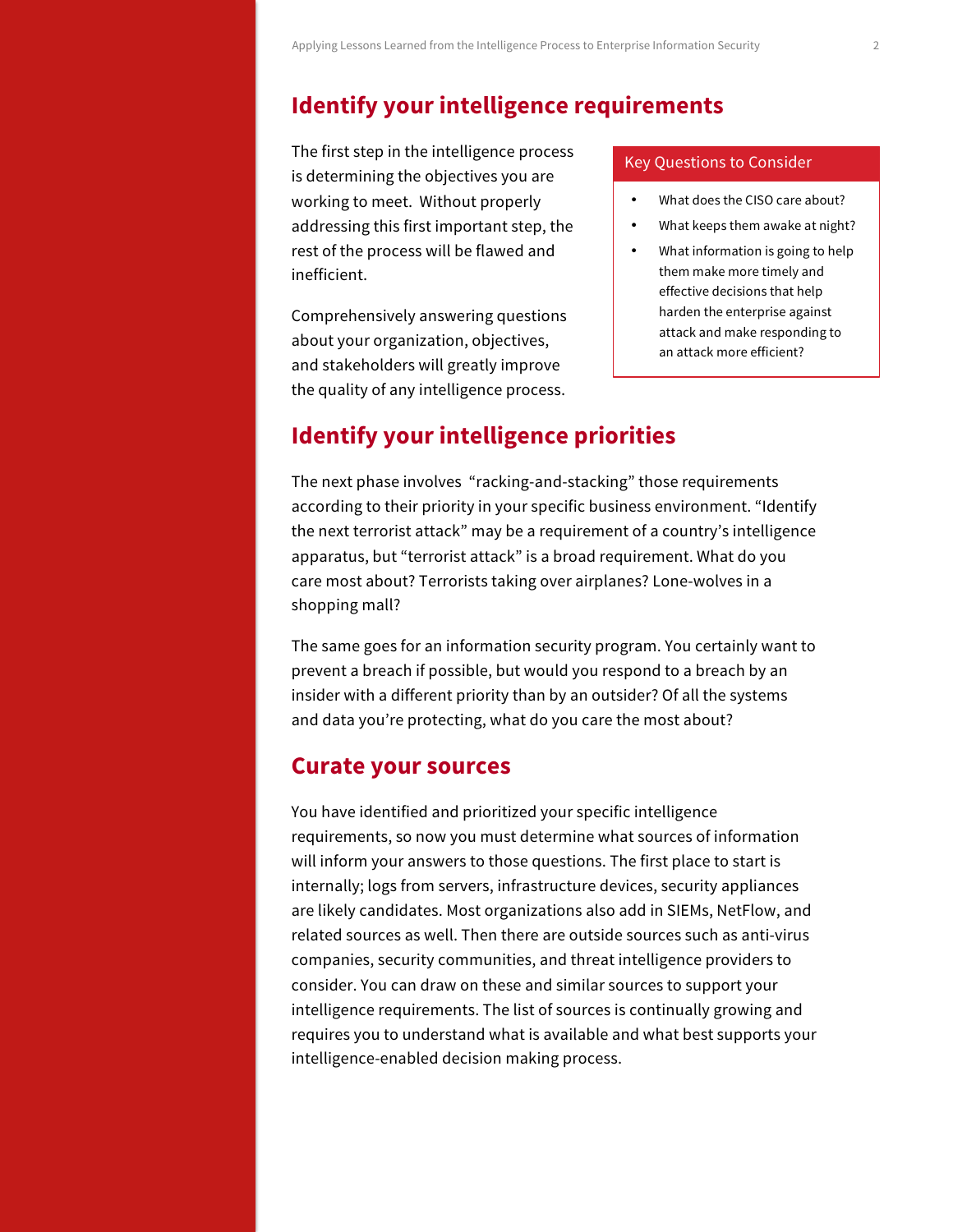# **Four Essential Attributes of Intel Sources**

### **Trustworthiness**

When dealing with intelligence sources of any type, an analyst or decision maker must continually assess their trustworthiness and value to the overall intelligence process. Is what they are telling me true? The process is different if you're dealing with a human being as opposed to logs produced by a server, but the concern is the same: is my source misleading me? In the case of a human source, they may mislead you intentionally (because of some ulterior motive), or it could be unintentional (the information may be from a second-hand source, who has an ulterior motive). In the case of system logs, computers don't intentionally lie, but an intruder could doctor log entries or delete them altogether.

**Reliability**

Can you call on your source at any time and will they respond in a timely manner? For the bulk of the data you will collect the answer is probably "yes." However, if you plan to draw on sources from the security underground, or rely on a thirdparty, you need to understand what kind of timeframe a source will respond in. Reliability also encompasses the factors of accuracy and trustworthiness. A reliable source is one you can call upon and have a high level of confidence that what they say is factual and precise.

### **Accuracy**

Eyewitness testimony in court can be very powerful, but eyewitnesses are notoriously unreliable for myriad reasons. Likewise, an intelligence source may believe that they are providing very precise and accurate information when in fact they are not. Unfortunately, accuracy is a quality that can rarely be tested until it is too late to correct. Tracking the historical accuracy of any source - human or electronic - is critical for the long-term success of an intelligence-enabled process. For large organizations consuming dozens of intelligence sources, the ability to correlate sources of data with each other gives you a powerful way to

> understand the true value of the Intelligence.

*Sources* 

### **Relevancy**

You have a lot of sources from which you can extract data, but is that data actually going to help answer your intelligence requirements? Few potential sources of intelligence data are completely without any value, but the practical value of each will vary based on the type of question you plan to answer with the data. The relevance – and cost effectiveness – of some data sources will be clearly obvious, but some may require a more intricate and ongoing evaluation process.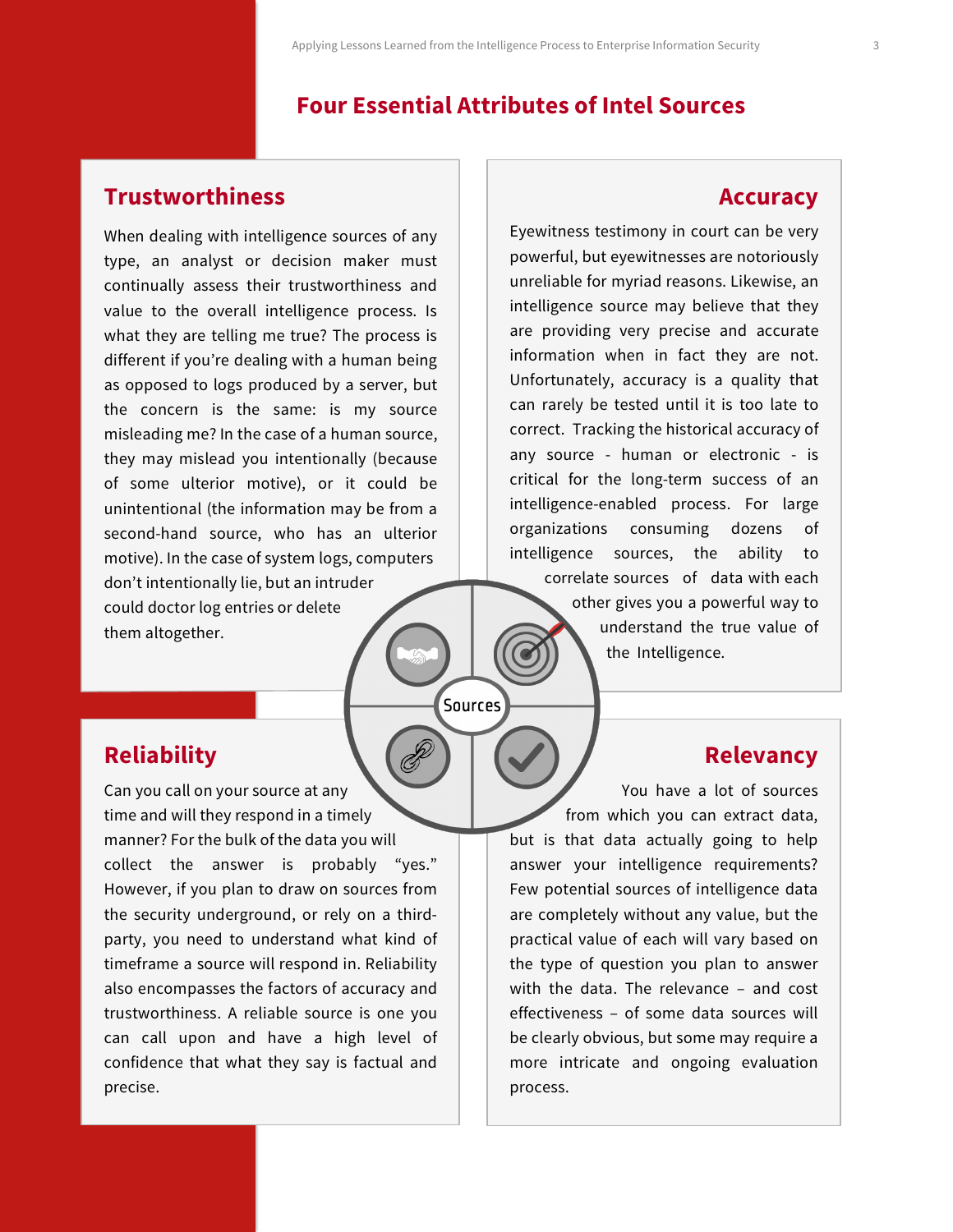# **Apply processes to turn data into intelligence**

"Intelligence" helps inform decision-making, and it is something that is built up over time and with considerable effort. The process starts with many discrete sources of "data" that are combined to form "information" that is subjected to analytic processes and turned into "intelligence."



In the case of national intelligence, "data" about individuals with known terrorist links and their communications comes together as "information". Automated pattern recognition and correlation that is then reviewed by an analyst leads to the "intelligence" that an attack on a specific target is imminent.

Looking at information security, a multitude of data including endpoint and network activity becomes information about what is happening in an organization. Threat detection algorithms and processes identify potentially threatening events that a human analyst then reviews to eliminate false positives to produce intelligence about a threat.

# **Communicate the resulting intelligence**

The decision makers in your organization will drive the content, format, and timeliness of the intelligence. Highly technical and tactical leaders at the operational level may want frequent detailed reports or even raw data from your sources. Executives may want concise reports and slides that allow them to compare their security posture over time and to other similar organizations. The key is to communicate the intelligence without losing any meaning that could impact the decision-making process.

# **Examine the usefulness of your intelligence**

You might collect terabytes of data from a wide variety of sources and subject that data to the most robust analytic processes available, but if you're not answering the questions needed to make correct decisions, your process has failed. Intelligence is meant to be informative, not instructional. Just as you gathered, vetted, and analyzed data, so too is a decision-maker vetting and analyzing what you have provided with other sources.

"Intelligence is meant to be informative, not instructional."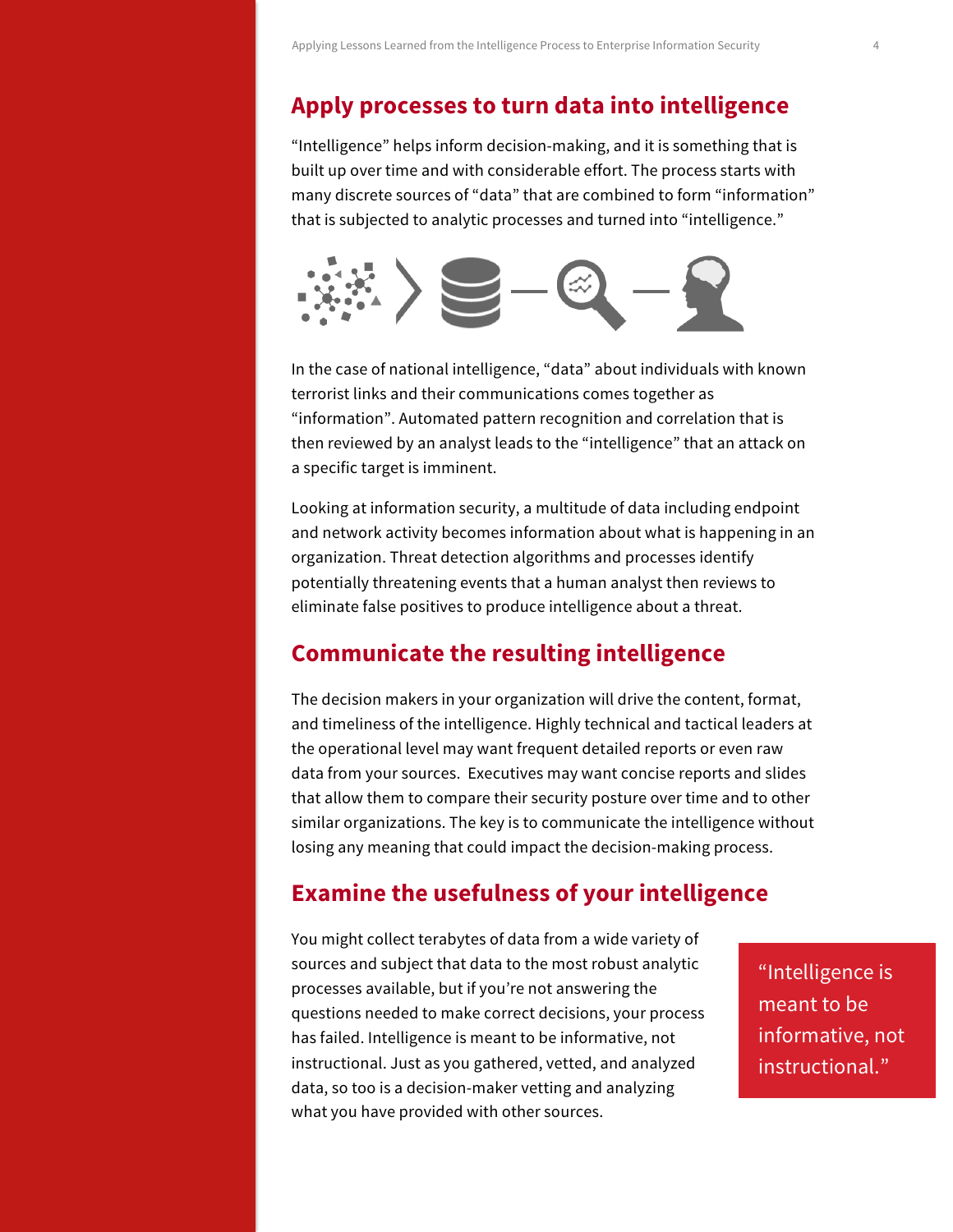### **Improving Your Security Posture**

It is important to understand that a strong intelligence capability does not guarantee immunity from adverse security events - intelligence "failures" have featured prominently in world events over the past decades. A strong security posture based on sound intelligence will reduce the number and severity of such events by providing you with strategic warning and shortening the time between when a threat appears and when it impacts your organization.

### **Learn More**

Red Canary's endpoint security service uses this intelligence-based methodology to bring world-class endpoint visibility, threat detection, and response to organizations of every size – not just those with the largest security budgets. Our process involves:

- An endpoint sensor that records OS-level activity across your Windows, OS X, and Linux endpoints, whether they be physical, virtualized, or in the cloud.
- A Threat Detection Engine designed to process massive amounts of endpoint activity and detect threats throughout their lifecycle by combining proprietary technology with best-of-breed industry products, services, and threat intelligence sources.
- Security Operations Centers operated by security experts trained in endpoint security that review every potentially threatening event to organizations and eliminates false positives so customers are only alerted to confirmed threats.
- A cloud based Portal that delivers concise and actionable information about detected threats, powerful reporting, and grants visibility into activity happening across every monitored endpoint.

Ready to evaluate Red Canary to defend your endpoints from threats ranging from malware to advanced attackers to malicious insiders? Contact us at info@redcanary.co to schedule a demo.